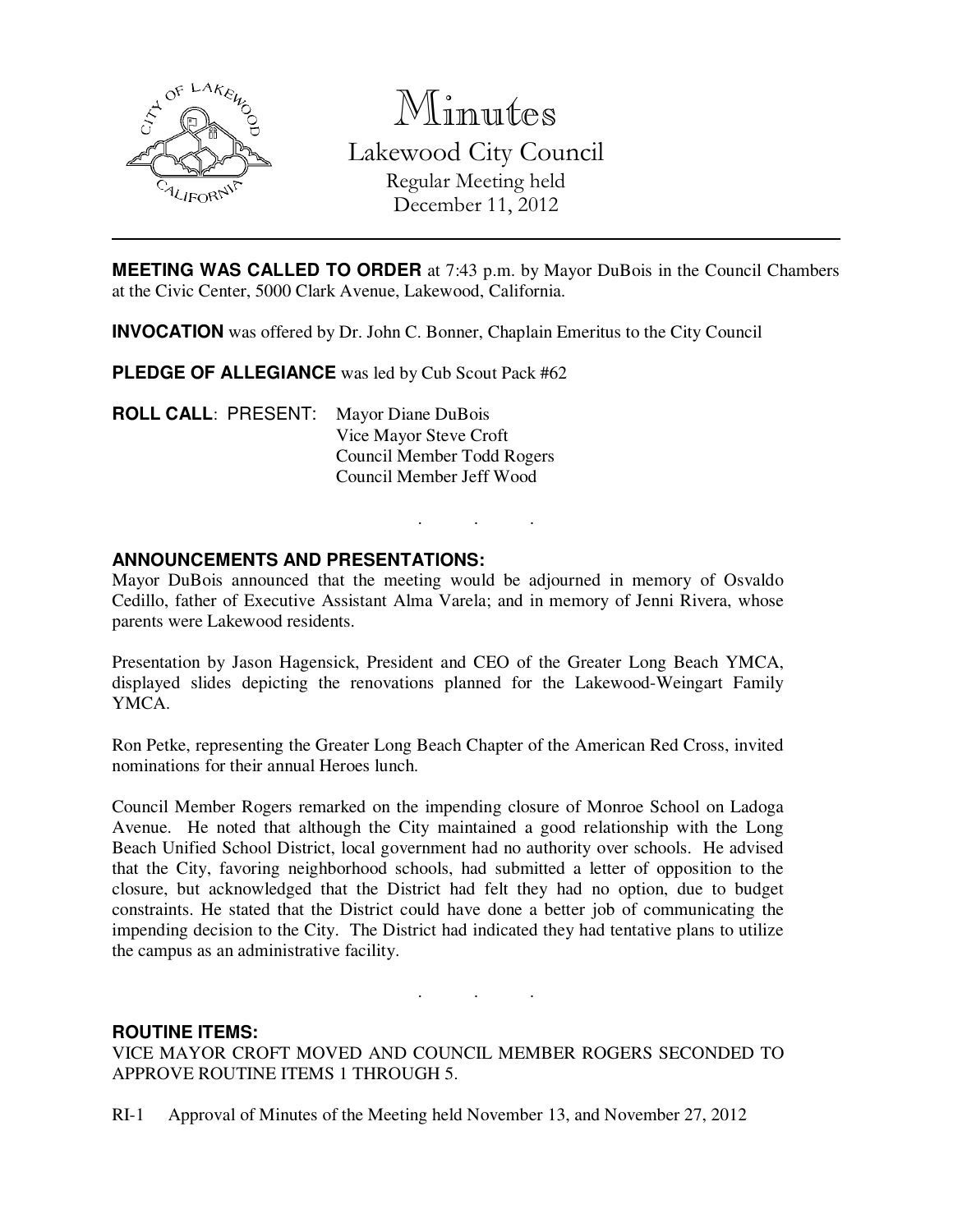City Council Minutes December 11, 2012 Page 2

#### **ROUTINE ITEMS:** Continued

- RI-2 Approval of Personnel Transactions
- RI-3 Approval of Registers of Demands
- RI-4 Approval of Report of Investment Transactions
- RI-5 RESOLUTION NO. 2012-71; A RESOLUTION OF THE CITY COUNCIL OF THE CITY OF LAKEWOOD ESTABLISHING A DISABLED PERSON DESIGNATED PARKING SPACE ON THE EAST SIDE OF HAYTER AVENUE WITHIN THE CITY OF LAKEWOOD

 RESOLUTION NO. 2012-72; A RESOLUTION OF THE CITY COUNCIL OF THE CITY OF LAKEWOOD ESTABLISHING A DISABLED PERSONS DESIGNATED PARKING SPACE ON THE EAST SIDE OF CLARKDALE AVENUE WITHIN THE CITY OF LAKEWOOD

. . .

UPON ROLL CALL VOTE, THE MOTION WAS APPROVED:

AYES: COUNCIL MEMBERS: Croft, Wood, Rogers and DuBois NAYS: COUNCIL MEMBERS: None

# **1.1 • AWARD OF BID FOR PUBLIC WORKS CONTRACT NO. 2012-4, MAYFAIR POOL RENOVATION**

Public Works Director Lisa Rapp made a presentation based on the memo in the agenda and stated one bid had been received for improvement work at Mayfair Pool. The project would include replacement of the concrete decking, underwater lighting, drain line plumbing and a new fiberglass liner. The project was scheduled so that work would be completed in time for the 2013 aquatic season. It was the recommendation of staff that the City Council adopt the plans, specifications, addendum and working details for the project; award a contract to Nadar, Inc. in the amount of \$677,500; authorize staff to approve a cumulative total of change orders, as necessary, not to exceed \$34,000; authorize the purchase of lifeguard chairs, chair shade umbrellas and patio site furniture through available government purchasing programs in an amount not to exceed \$30,500; and appropriate \$730,000 to the project account.

Council Member Rogers noted that the renovation of Mayfair Pool had been a long process with a number of options considered, ranging in cost up to \$4 million. He commended staff for helping to identify viable alternatives for achieving the renovation at an affordable price. He stated that while the project would still be a significant expense, Mayfair Pool was an important asset for the community.

Council Member Wood cited Mayfair Pool as one of the jewels of the City's park and recreation facilities.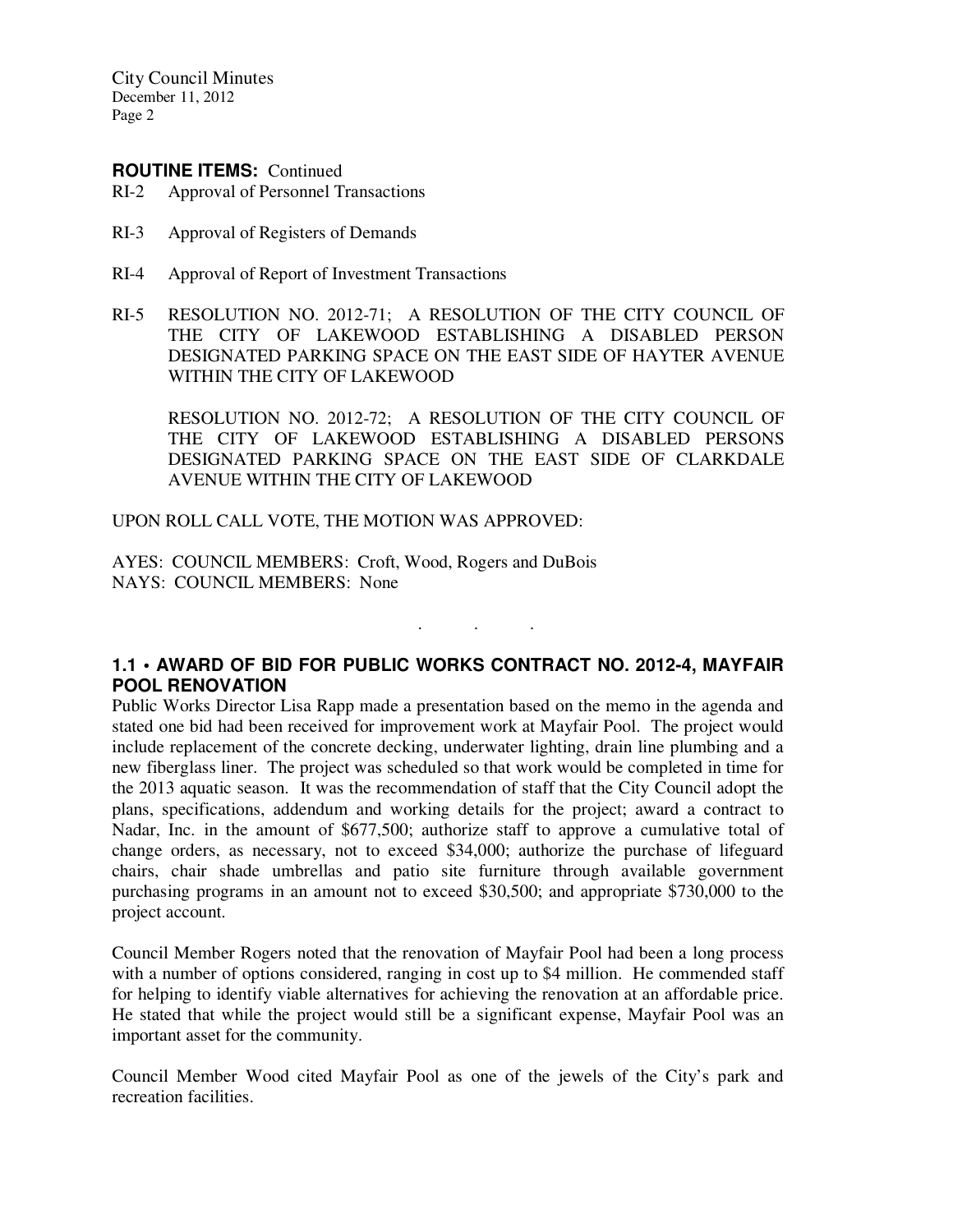# **1.1 • AWARD OF BID FOR PUBLIC WORKS CONTRACT NO. 2012-4, MAYFAIR POOL RENOVATION** - Continued

Responding to a question from Vice Mayor Croft, Ms. Rapp stated that the aquatic season opened each year on Memorial Day and this work was scheduled to be done by then.

Mayor DuBois opened the public hearing at 8:06 p.m. and called for anyone in the audience wishing to address the City Council on this matter. There was no response.

COUNCIL MEMBER ROGERS MOVED AND COUNCIL MEMBER WOOD SECONDED TO APPROVE STAFF RECOMMENDATIONS 1 THROUGH 7. UPON ROLL CALL VOTE, THE MOTION WAS APPROVED:

AYES: COUNCIL MEMBERS: Croft, Wood, Rogers and DuBois NAYS: COUNCIL MEMBERS: None

# **2.1 • ACCEPTANCE OF CERTIFICATE PERTAINING TO CANDIDATES FOR THE MARCH 5, 2013 GENERAL MUNICIPAL ELECTION**

. . .

City Attorney Steve Skolnik advised, based on the memo in the agenda, that the City Clerk's certificate presented for acceptance was the first step in the multi-step process that would cancel the March 5, 2013 election.

COUNCIL MEMBER WOOD MOVED AND VICE MAYOR CROFT SECONDED TO RECEIVE AND FILE THE CITY CLERK'S CERTIFICATE PERTAINING TO THE MARCH 5, 2013 ELECTION. UPON ROLL CALL VOTE, THE MOTION WAS APPROVED:

 $\mathbf{r}$  .  $\mathbf{r}$  ,  $\mathbf{r}$  ,  $\mathbf{r}$  ,  $\mathbf{r}$  ,  $\mathbf{r}$ 

AYES: COUNCIL MEMBERS: Croft, Wood, Rogers and DuBois NAYS: COUNCIL MEMBERS: None

# **2.2 • OPTIONS FOR FILLING CITY COUNCIL VACANCY**

The City Attorney advised that the passing of Council Member Larry Van Nostran on November 9, 2012, had created a vacancy on the City Council which must be filled, in accordance with State law, within 60 days – or January 8, 2013. He stated that the earliest a special election could be held would be June 4, 2013, for the term which ended in March, 2015, and that the City Council needed to provide direction to staff on whether to prepare documents to call a special election, or establish an appointment process. He referenced the sample materials prepared by staff, based upon the appointment processes of other cities, and suggested a simple application due to the brief period for submittal and review. He noted that interested persons should appear in person so that the City Clerk could verify their residency and voter registration status. A suggested deadline was Monday, December 17 at 12 noon, which would provide the Council with some time to review the applications and make a selection prior to the January 8th deadline.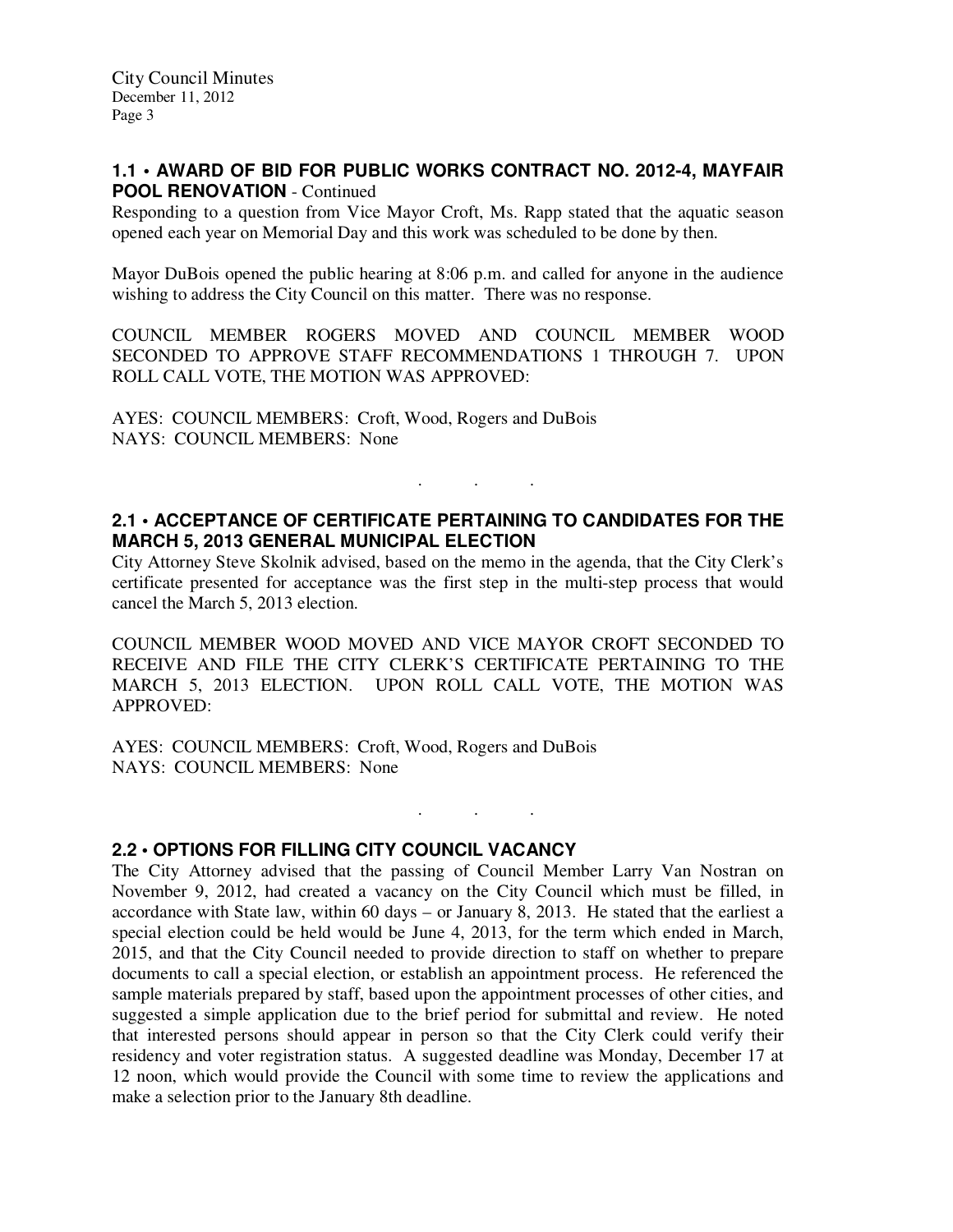City Council Minutes December 11, 2012 Page 4

# **2.2 • OPTIONS FOR FILLING CITY COUNCIL VACANCY**

Vice Mayor Croft inquired if a decision at this meeting to move forward with an application process would preclude a special election. Mr. Skolnik stated a decision could still be made to hold a special election up until January 8th.

Vice Mayor Croft stated that there had been a number of serious issues facing the Council like the end of redevelopment and the poor economic conditions, which made waiting an additional six months for an election difficult. He stated that they should be able to get some good applications submitted, even with the quick turnaround time. He further stated that he would like to keep the application simple, using an essay-type format, similar to the statement that candidates print in a sample ballot book.

Council Member Rogers stated that he would favor pursuing the application process first, as he felt there were talented people within the community that might have an interest in serving. He noted that six months was a long time to wait for a replacement and \$100,000 was a lot of money to spend on a special election. He stated he would also favor a simple application with the same limited space for a narrative to provide an equal opportunity for all applicants.

Council Member Wood stated that he supported the application with two essay questions which could possibly be combined into a single page. He also stated that the form should be available for viewing on the City's website so residents could see what would be required, as well as being made aware of the deadline.

MAYOR DUBOIS MOVED AND VICE MAYOR CROFT SECONDED THAT THE DESIRE OF THE CITY COUNCIL WAS TO MAKE AN APPOINTMENT USING AN APPLICATION PROCESS, ADOPT THE FORM AND TIMETABLE PROPOSED BY STAFF, AND MAKE THE APPLICATION DOCUMENTS AVAILABLE FOR VIEWING ON THE CITY'S WEBSITE, BUT REQUIRE INTERESTED RESIDENTS TO APPEAR IN PERSON TO RECEIVE DOCUMENTS FROM THE CITY CLERK. UPON ROLL CALL VOTE, THE MOTION WAS APPROVED:

AYES: COUNCIL MEMBERS: Croft, Wood, Rogers and DuBois NAYS: COUNCIL MEMBERS: None

# **SUCCESSOR AGENCY ACTIONS**

1. Approval of Registers of Demands VICE MAYOR CROFT MOVED AND COUNCIL MEMBER ROGERS SECONDED TO APPROVE THE REGISTER OF DEMANDS. UPON ROLL CALL VOTE, THE MOTION WAS APPROVED:

AYES: COUNCIL MEMBERS: Croft, Wood, Rogers and DuBois NAYS: COUNCIL MEMBERS: None

. . .